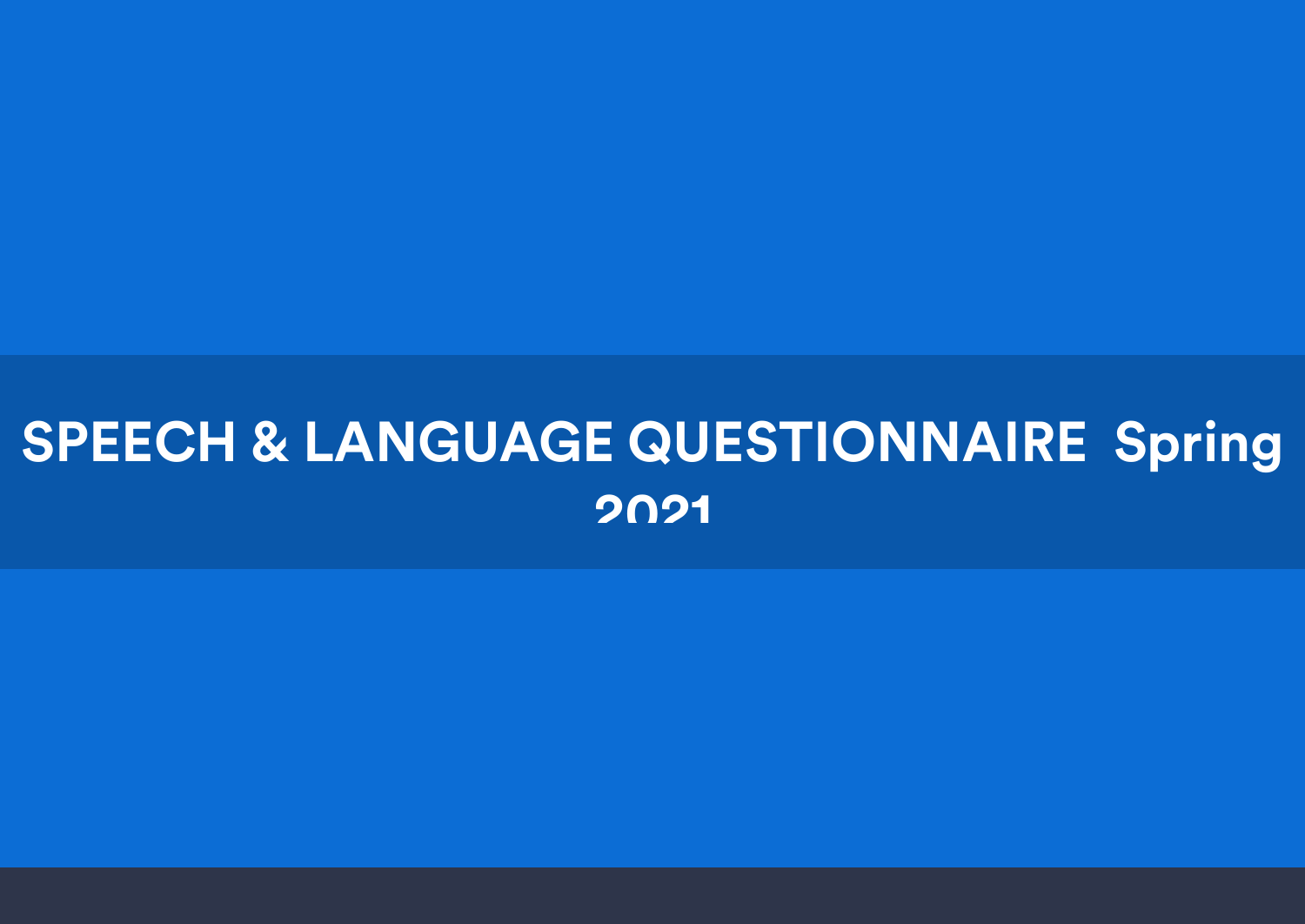#### Child/young person's age

18 Responses- 2 Empty

| Data        | Responses      |
|-------------|----------------|
| $\,$ 6 $\,$ | $\overline{3}$ |
| $\sqrt{5}$  | $\overline{2}$ |
| 10          | $\sqrt{2}$     |
| $\,$ 8 $\,$ | $\sqrt{2}$     |
| 18          | $\mathbf{1}$   |
| 11          | $\mathbf{1}$   |
| 19          | $\mathbf{1}$   |
| 22          | $\mathbf{1}$   |
| 23          | $\mathbf{1}$   |

#### Child/young person's school/college



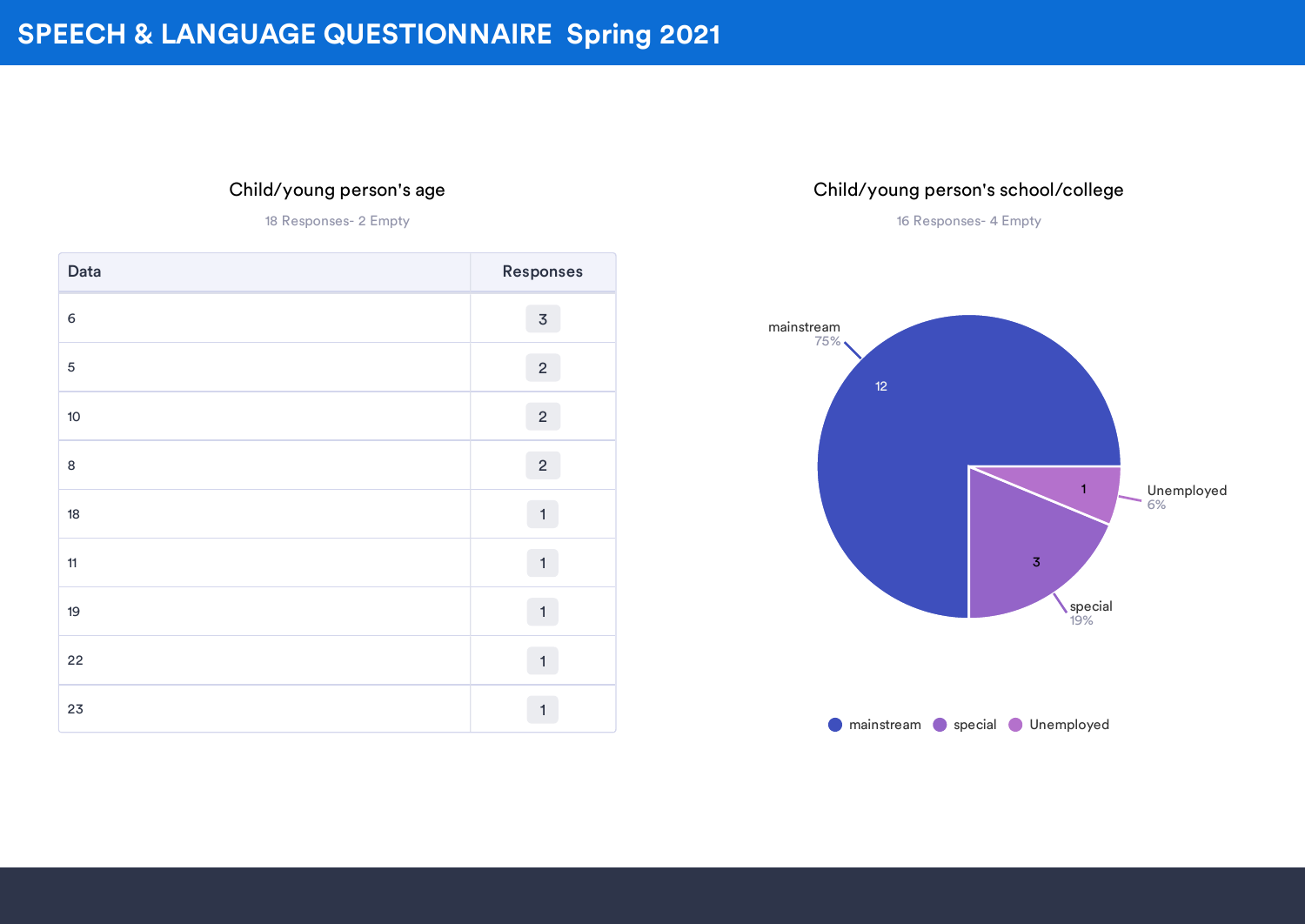#### If other please state

4 Responses- 16 Empty

| Data              | Responses      |
|-------------------|----------------|
| Currently at home | $\overline{c}$ |
| Left education    | $\mathbf{1}$   |
| <b>DSP</b>        | $\mathbf{1}$   |
|                   |                |
|                   |                |
|                   |                |
|                   |                |
|                   |                |
|                   |                |

#### My child/young person attends



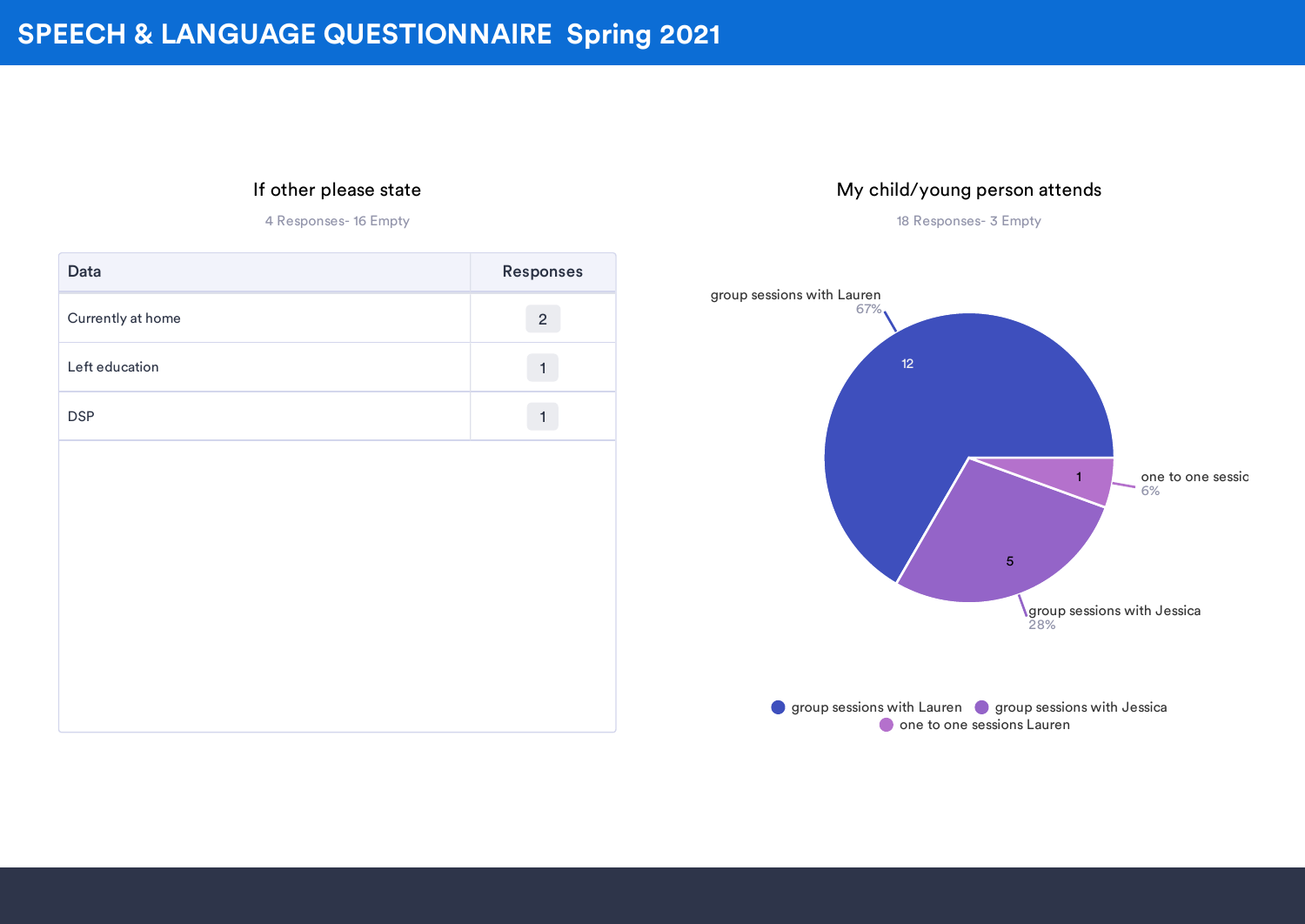#### Any comments you would like to add about your therapist

13 Responses- 7 Empty

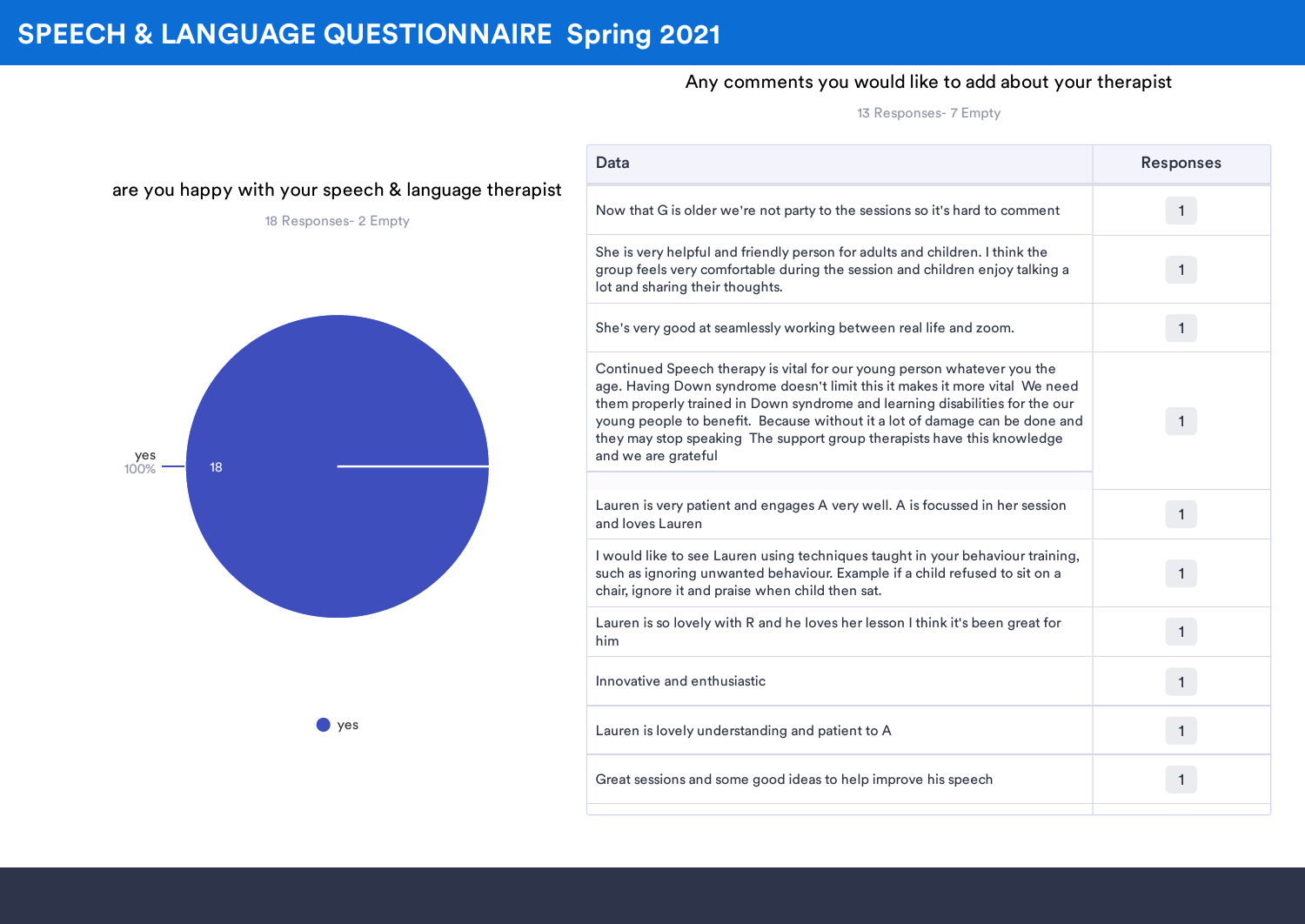44%

#### How would you rate your child/young person's speech & language therapist



| • Data          | Response            | $\%$ |
|-----------------|---------------------|------|
| $\parallel$ 8   | 8                   | 44%  |
| $\vert$ 10      | $\overline{7}$      | 39%  |
| $\vert$ 9       | $\overline{2}$      | 11%  |
| $\vert$ 7       | 1                   | 6%   |
| $\vert$ 1       | $\mathsf O$         | 0%   |
| $\parallel$ 2   | $\mathsf{O}$        | 0%   |
| $\vert \vert 3$ | $\mathsf{O}\xspace$ | 0%   |
| $\vert \vert$ 4 | $\mathsf{O}$        | 0%   |
| $\vert\vert$ 5  | $\mathsf O$         | 0%   |
| $\vert\vert$ 6  | $\mathsf O$         | 0%   |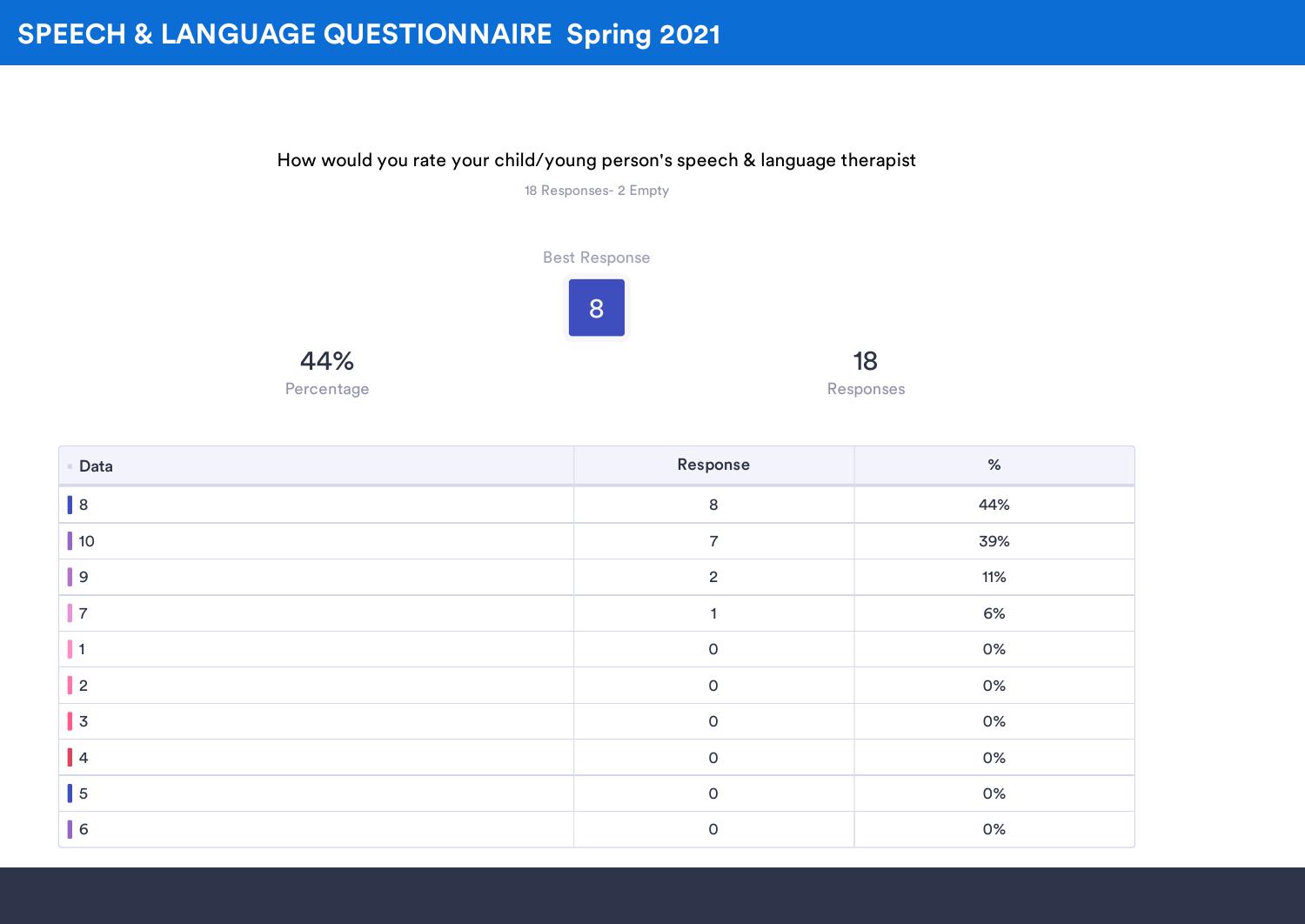#### Have you noticed any improvement in any of the following areas due to attending the speech & language sessions



18 Responses- 2 Empty

**No change improvements seen any comments**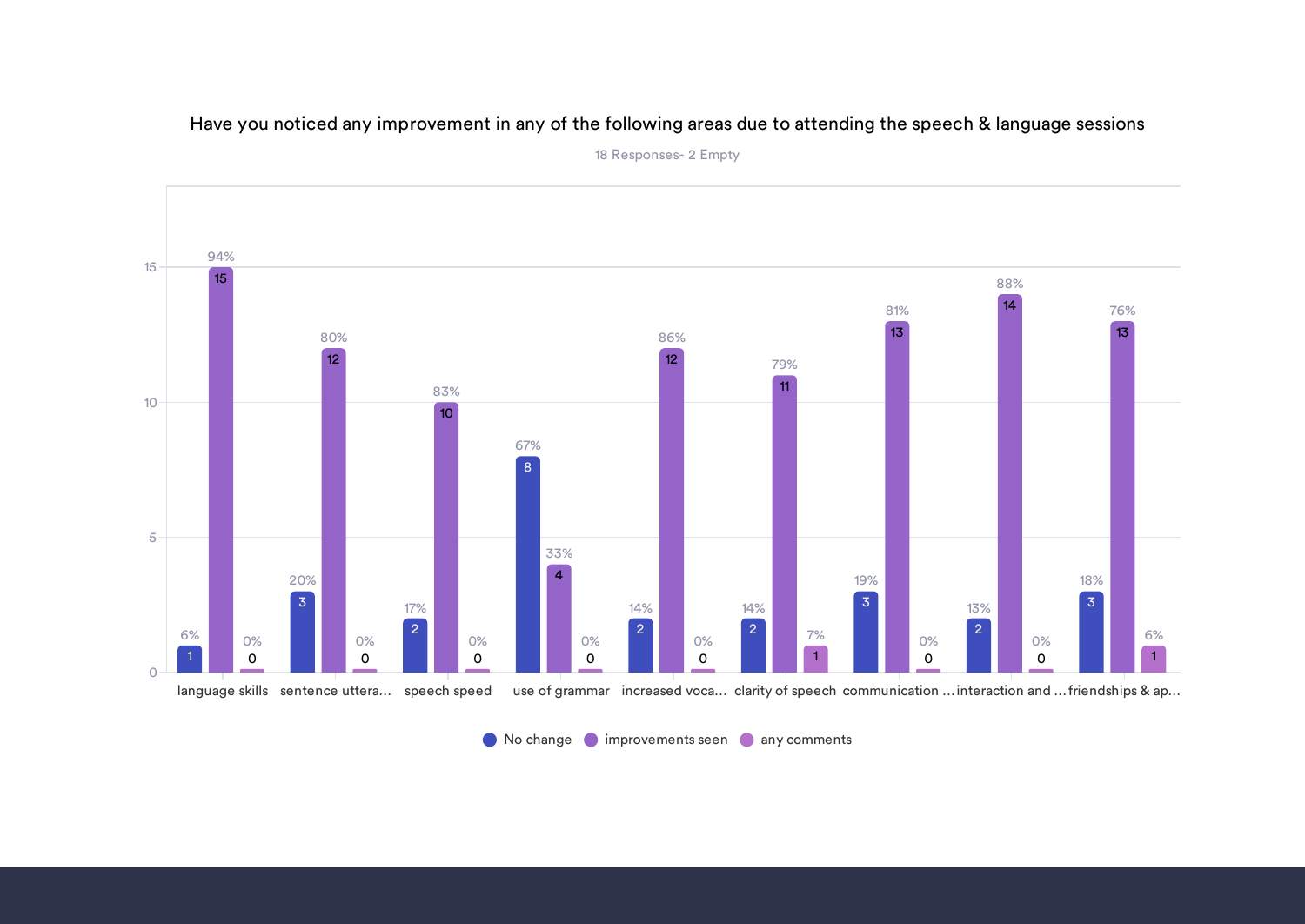#### do you and your child enjoy coming to the sessions

18 Responses- 2 Empty

#### Any comments on the sessions

#### 5 Responses- 15 Empty



| Data                                                                                                                                                                                                                                          | <b>Responses</b> |
|-----------------------------------------------------------------------------------------------------------------------------------------------------------------------------------------------------------------------------------------------|------------------|
| Online has worked but not as well as everyone meeting up.                                                                                                                                                                                     |                  |
| It's been tough through the pandemic as my child will only engage<br>for a short time over zoom. However the face to face sessions are<br>great. My child's concentration and speech have improved so much<br>since attending these sessions. |                  |
| I find they are a bit chaotic waiting for children to settle down. I don't<br>feel like we cover as much as we did 1:1.                                                                                                                       |                  |
| Zoom has drastically helped our young person benefit from talking in<br>a safe environment with no distractions I hope that flexible sessions<br>are a continuing approach for those young people who need it                                 |                  |
| Lovely small group everybody is participating                                                                                                                                                                                                 |                  |
|                                                                                                                                                                                                                                               |                  |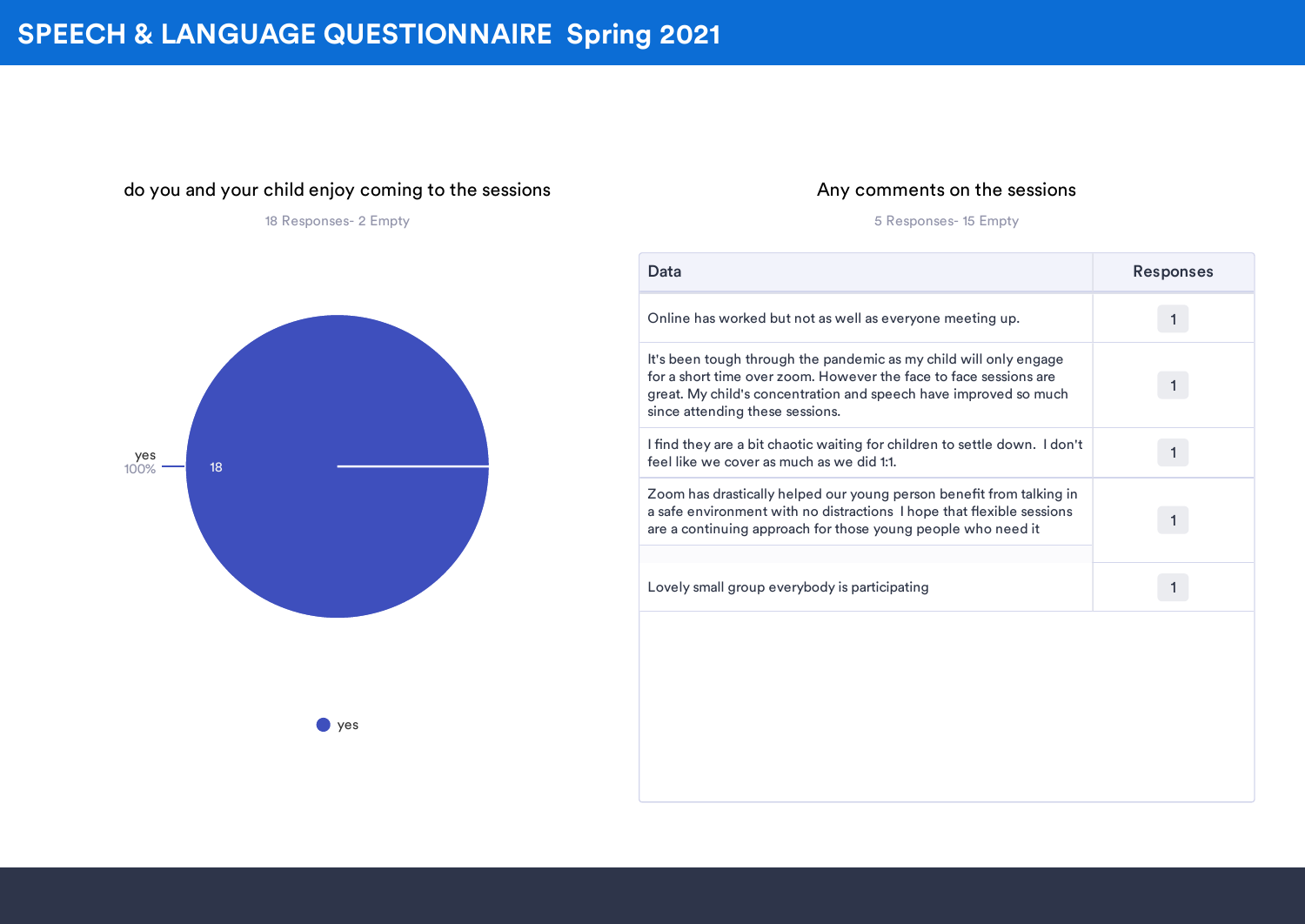#### Have you found the resources/information providedhelpful?

17 Responses- 3 Empty



yes not received any

#### any comments

#### 2 Responses- 18 Empty

| Data                                                                                                                                                              | <b>Responses</b> |
|-------------------------------------------------------------------------------------------------------------------------------------------------------------------|------------------|
| I know group sessions are useful but it was easier when there<br>were only two children in the group. It worked much better<br>than 4.                            |                  |
| Although we haven't received any physical resources I've<br>taken pics to share with school, such as the story/sentence<br>making activity which I think is great |                  |
|                                                                                                                                                                   |                  |
|                                                                                                                                                                   |                  |
|                                                                                                                                                                   |                  |
|                                                                                                                                                                   |                  |
|                                                                                                                                                                   |                  |
|                                                                                                                                                                   |                  |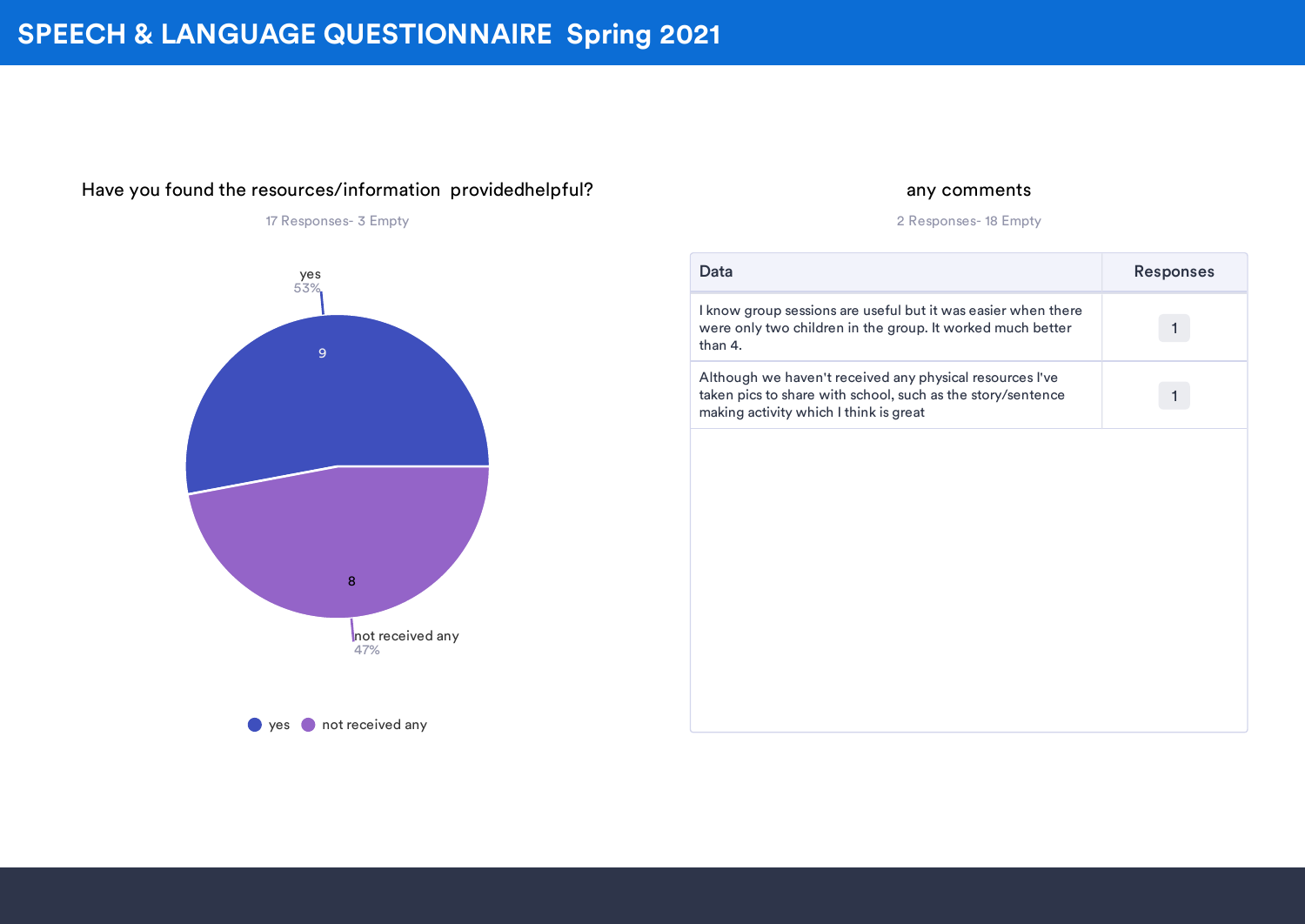#### Has attending the sessions benefitted you as aparent?

17 Responses- 3 Empty



#### 7 Responses- 13 Empty



| Data                                                                                                                                                                                                | <b>Responses</b> |
|-----------------------------------------------------------------------------------------------------------------------------------------------------------------------------------------------------|------------------|
| It's really helpful to talk to other parents. We've found out a lot<br>of useful information from parents we've talked to during the<br>sessions and it's a supportive environment for parents too. |                  |
| Yes I've got ideas and bought the same books, and printed<br>hands off to use for syllables.                                                                                                        |                  |
| I try and practise the session with Almira so she remembers it<br>and learns it by repetition sessions at home                                                                                      |                  |
| Yes looking at different ways to learning                                                                                                                                                           |                  |
| To know more about their behaviour and characters                                                                                                                                                   |                  |
| I always find the sessions reignite my determination to try<br>improve my sons speech. Each month I leave with new ideas<br>and game ideas.                                                         |                  |
| Yes I have had ideas to try at home and have bought the same<br>books.                                                                                                                              |                  |
|                                                                                                                                                                                                     |                  |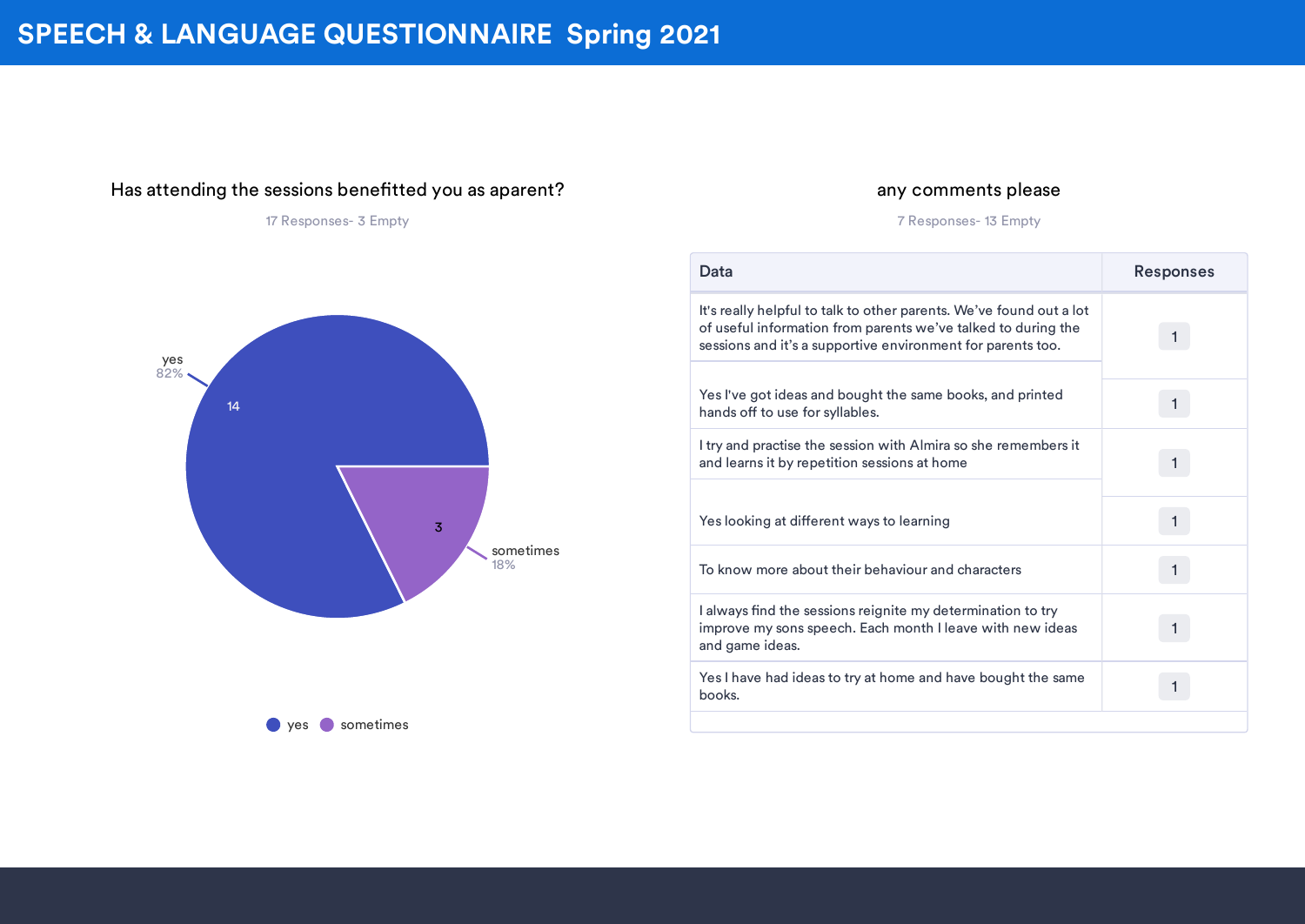#### What do you hope your child/young person will get out of the speech& language sessions?(for example - friendships, independence,inclusion, confidence, life skills.)

17 Responses- 3 Empty

| Data                                                                                                                                                                                                                                                              | <b>Responses</b> |
|-------------------------------------------------------------------------------------------------------------------------------------------------------------------------------------------------------------------------------------------------------------------|------------------|
| Now that G is older the main things that he gets out of the sessions are friendships and a chance to chat to his peers in a supported<br>environment. This helps his confidence and models social interactions for him. It's been a boost for him during lockdown | $\mathbf{1}$     |
| Hope so my child will feel more confident in the group while talking( as he is very confident already), will build up his listening skills and<br>wait for his turn. Also will be able to make himself clearly understood by others while sharing his thoughts.   | $\mathbf{1}$     |
| Friendships and confidence with a bit of practice of life skills.                                                                                                                                                                                                 | $\mathbf{1}$     |
| Clear speech and communication and language skills                                                                                                                                                                                                                | $\overline{1}$   |
| I hope these sessions give him the tools he needs to lead the most independent life possible. We just want him to have as many of the same<br>opportunities as other children and these sessions help him on his way to getting that.                             | 1                |
| More speech sounds and words                                                                                                                                                                                                                                      | $\mathbf{1}$     |
| Improved clarity, confidence to speak to unfamiliar strangers                                                                                                                                                                                                     | 1                |
| Improvement in L's speech clarity                                                                                                                                                                                                                                 | 1                |
| Hoping A will develop clearer speech, comprehension and language skills and give her confidence and grow self esteem                                                                                                                                              | $\overline{1}$   |
| All above! To expand on his vocabulary and clarity of speech so that people outside of his family are able to understand him                                                                                                                                      | 1                |
| I think my R will get a better understanding of everything which will make his life skills                                                                                                                                                                        | $\mathbf{1}$     |
| Freindship, inclusion, confidence, life skills, independence                                                                                                                                                                                                      | $\mathbf{1}$     |
| I would love my son to be able to communicate properly with his peers in the future and make his needs understood.                                                                                                                                                |                  |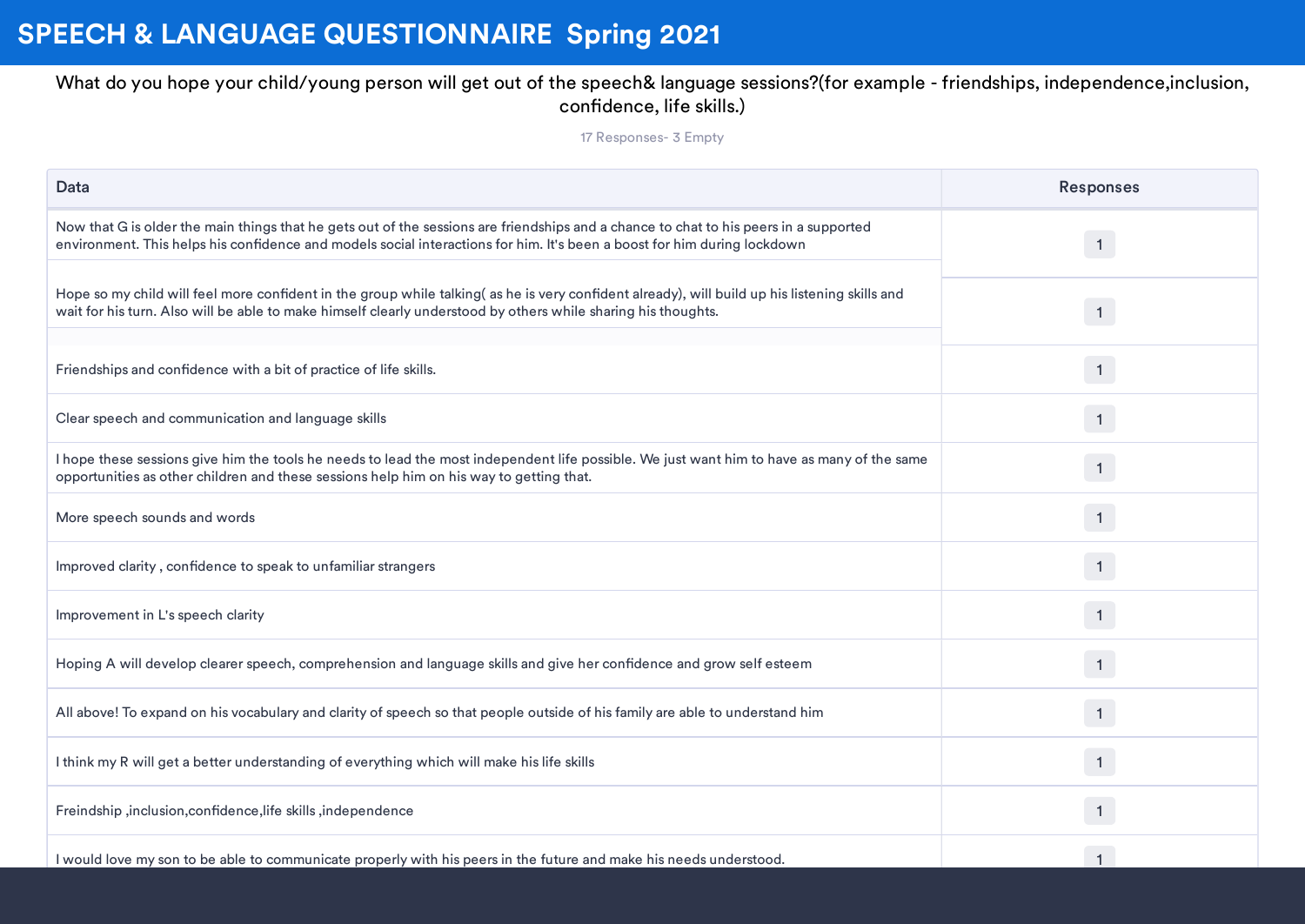#### Have you noticed any change in your child/young person because of the sessions?(for example - friendships, independence, inclusion, confidence, life skills.)

16 Responses- 4 Empty

| Data                                                                                                                                                                                                                                                                                     | <b>Responses</b> |
|------------------------------------------------------------------------------------------------------------------------------------------------------------------------------------------------------------------------------------------------------------------------------------------|------------------|
| No.                                                                                                                                                                                                                                                                                      | $\overline{2}$   |
| G enjoys and is happy after the sessions.                                                                                                                                                                                                                                                | $\overline{1}$   |
| He gets more independent by building up his vocabulary, therefore he is more confident while talking to the group.                                                                                                                                                                       | $\mathbf{1}$     |
| Has certainIt developed friendships from the group.                                                                                                                                                                                                                                      | $\mathbf{1}$     |
| Yes able to talk with confidence                                                                                                                                                                                                                                                         | 1                |
| He has started making more friends at school and can remember and say their names. He can communicate his feelings better which<br>means we have less melt downs.                                                                                                                        | $\mathbf{1}$     |
| Happy                                                                                                                                                                                                                                                                                    | $\overline{1}$   |
| More willing/confident to try speaking in sentences.                                                                                                                                                                                                                                     | 1                |
| She's lately regressed for various reasons but she is getting better in sessions and confidence is growing to learn more and keen to do<br>her activities                                                                                                                                | $\overline{1}$   |
| His confide has grown as his speech has developed more. Not sure if it's a coincidence but we have had a few negative experiences in<br>school which I think may be linked to growth in confidence such as being bossy and not sharing with other children and some pushing<br>incidents | $\overline{1}$   |
| Confidence, inclusion                                                                                                                                                                                                                                                                    | 1                |
| Not yet.                                                                                                                                                                                                                                                                                 | $\mathbf{1}$     |
| Confidence                                                                                                                                                                                                                                                                               | $\mathbf{1}$     |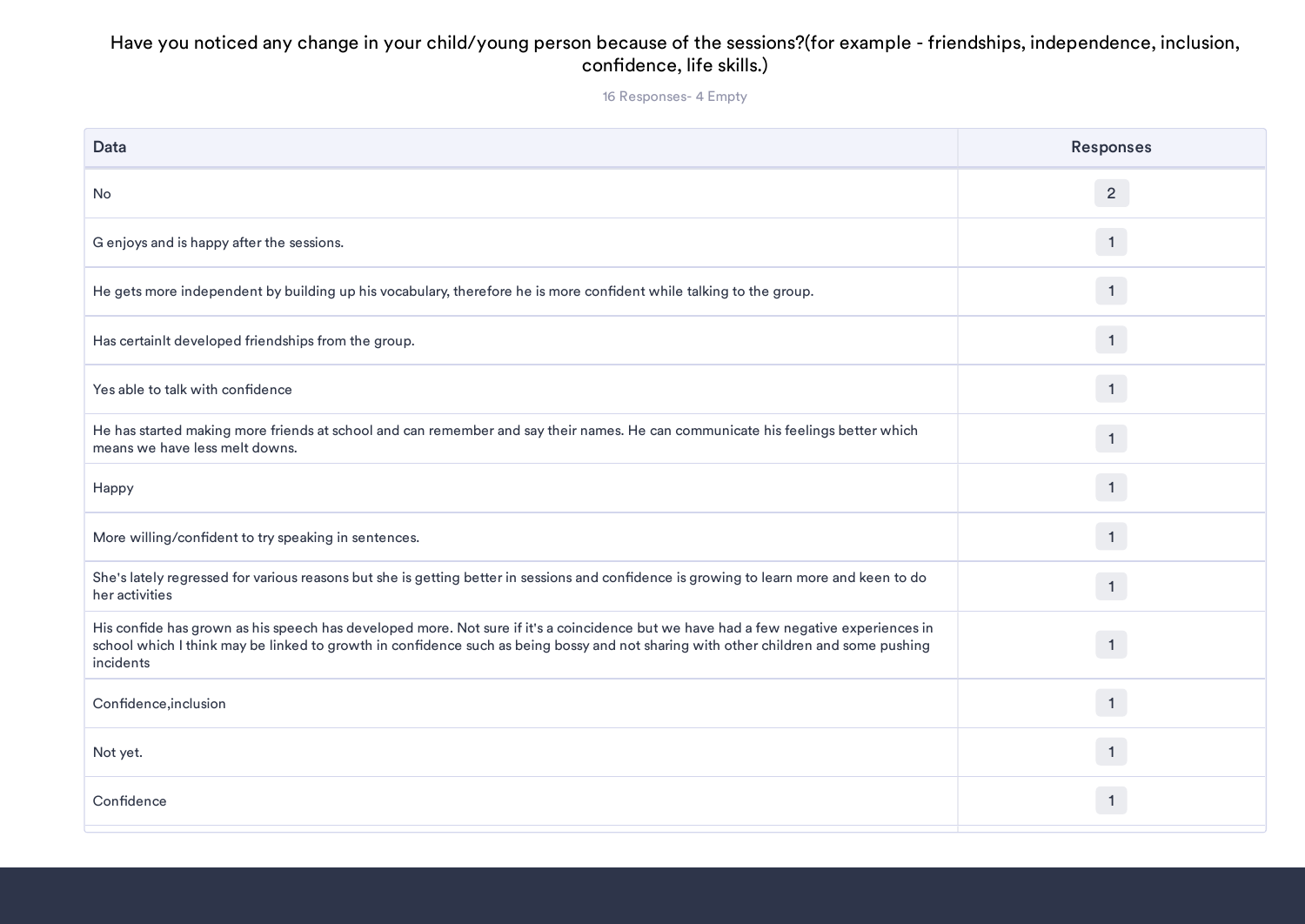#### Have any of these changes made a difference at home/in the wider environment?

9 Responses- 11 Empty

| Data                                                                                     | <b>Responses</b> |
|------------------------------------------------------------------------------------------|------------------|
| Yes                                                                                      | 2                |
| Probably it helps him to build up the relation with other<br>children at school.         |                  |
| Has been nice to meet up out of the group with others he<br>knows in different settings. |                  |
| Improve confidence                                                                       |                  |
| Given L more confidence                                                                  |                  |
| Yes making a lot of difference at home and with her friends<br>circle                    |                  |
| His improved speech is helping his wider family understand his<br>need more effectively. |                  |
| <b>No</b>                                                                                |                  |
|                                                                                          |                  |

#### Is there anything that we can improve?

6 Responses- 14 Empty

| Data                                                                                                                                                                                                                                                                                                                                                                                                                                                                                                                               | <b>Responses</b> |
|------------------------------------------------------------------------------------------------------------------------------------------------------------------------------------------------------------------------------------------------------------------------------------------------------------------------------------------------------------------------------------------------------------------------------------------------------------------------------------------------------------------------------------|------------------|
| Smaller groups. 15 mins with 2 children would be more<br>productive than longer with 4.                                                                                                                                                                                                                                                                                                                                                                                                                                            |                  |
| Offer weekly sessions Girls talk groups- the downs group has<br>always considered needs of boys before girls and pushed aside<br>issues ie need for sanitary towels, bullying and touching Well-<br>being sessions Yoga Karaoke Walking groups Wish club<br>doesn't fill this gaping hole and there is a need for provision<br>for over 18s Other support groups have been creative and<br>provided many other opportunities for young people during<br>lockdown and were flexible with days etc. The Downs group<br>sadly haven't |                  |
| Would like guidance on exercises I can try with Lola at home.<br>What to focus on, frequency etc                                                                                                                                                                                                                                                                                                                                                                                                                                   |                  |
| Yes Help on comprehension it seems low at the moment.<br>Teaching inference in comprehension need help and activities                                                                                                                                                                                                                                                                                                                                                                                                              |                  |
| For me it's all good                                                                                                                                                                                                                                                                                                                                                                                                                                                                                                               |                  |
| Advice for parents - homework!                                                                                                                                                                                                                                                                                                                                                                                                                                                                                                     |                  |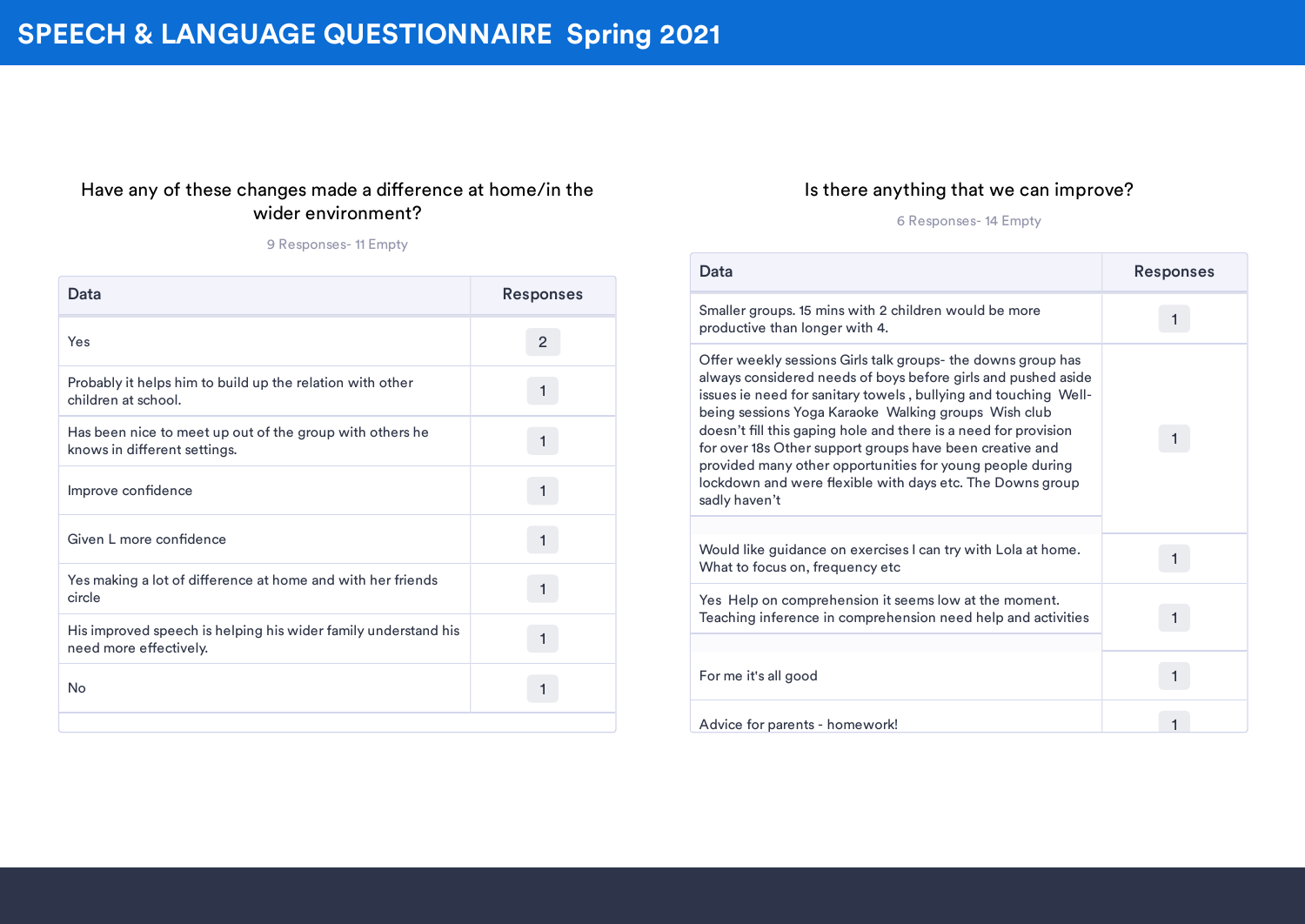### Has your child/young person coped well with zoom sessions over lockdown? Comments please.

18 Responses- 2 Empty

| <b>Data</b>                                                                                                                                   | <b>Responses</b> |
|-----------------------------------------------------------------------------------------------------------------------------------------------|------------------|
| Yes                                                                                                                                           | $\overline{3}$   |
| Yes. They've worked well though face to face is better (when possible)                                                                        | $\mathbf{1}$     |
| Yes very well. He was so happy during sessions to be able to see his friends and therapist.                                                   | $\vert$ 1        |
| Bit mixed but on the whole OK                                                                                                                 | $\mathbf{1}$     |
| We have tried the zoom sessions a couple of times and he just doesn't engage like he does with the face to face sessions.                     | 1                |
| Yes. They work very well and Lauren is fantastic at moving between Zoom children and real life children. Excellent job as I know it's tricky. | $\overline{1}$   |
| Yes better no distractions and by doing sessions in a familiar space much more engaged Sadly not a lot of support offered ie mindfulness etc  | 1                |
| Yes, L enjoys the Zoom sessions                                                                                                               | $\overline{1}$   |
| We only joined this Few sessions recently and has helped A loads                                                                              | $\mathbf{1}$     |
| Doesn't cooperate with zoom                                                                                                                   | $\overline{1}$   |
| Yes he's loved doing zoom                                                                                                                     | $\mathbf{1}$     |
| They have worked well                                                                                                                         | 1                |
| Not really, our son did not really interact with the zoom sessions.                                                                           | $\mathbf{1}$     |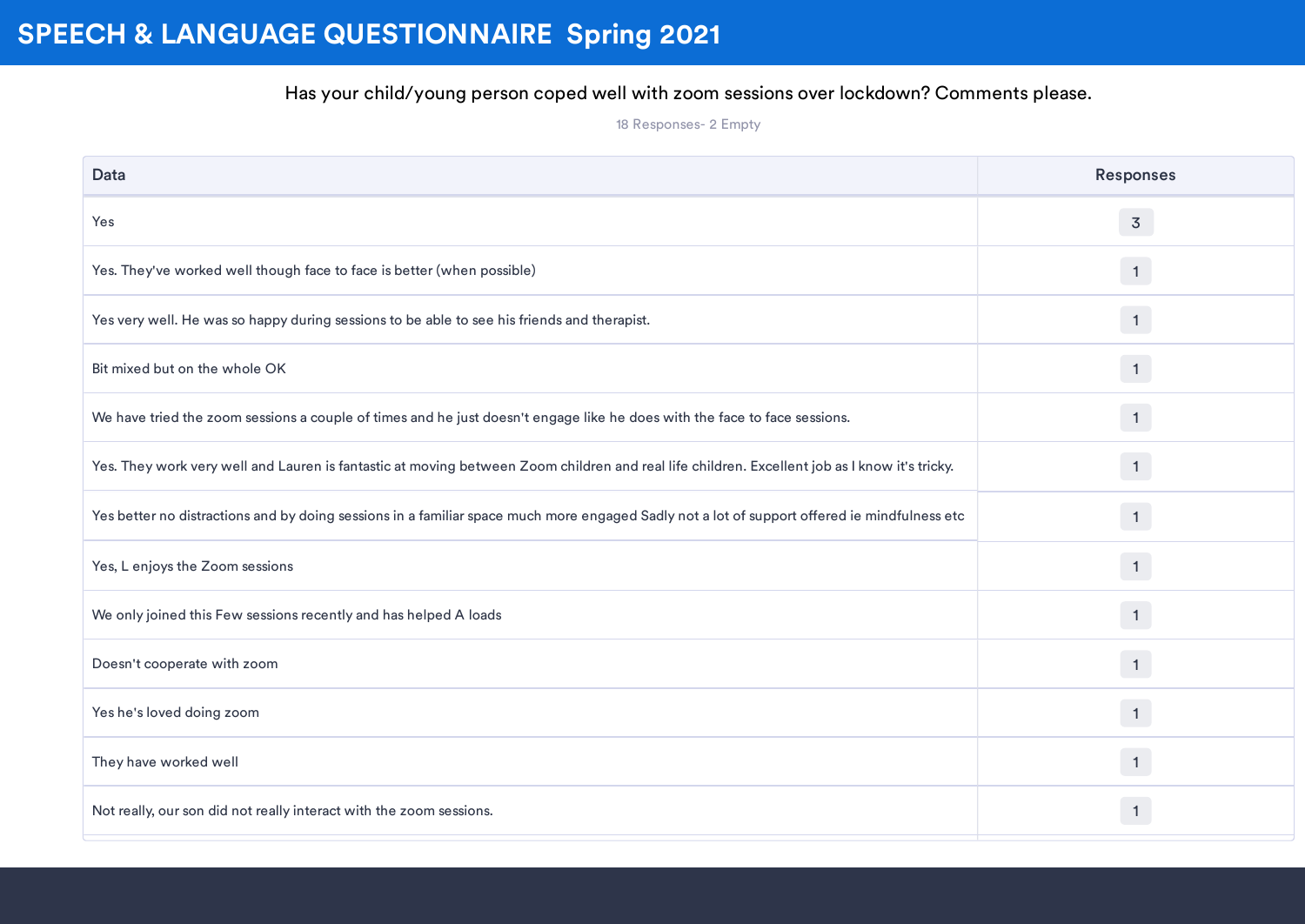### Do you feel like your child/young person's speech/language/communication has regressed over lockdown? comments please.

17 Responses- 3 Empty

| Data                                                                                                                                                                                                                                                        | <b>Responses</b> |
|-------------------------------------------------------------------------------------------------------------------------------------------------------------------------------------------------------------------------------------------------------------|------------------|
| No                                                                                                                                                                                                                                                          | $5\phantom{.0}$  |
| A little.                                                                                                                                                                                                                                                   | $\overline{1}$   |
| Yes, talking only exclusively to family for long periods and not going on Buses or in shops and meeting friends has been a backward step,<br>clarity has probably got worse and confidence has been dented at a time when progress was steadily being made. | $\overline{1}$   |
| No it's definitely improved. Having a sibling at home helped a lot.                                                                                                                                                                                         | $\mathbf{1}$     |
| I have been paying for weekly one to one salt during lockdown because I was very concerned about my young persons regression and<br>mental health It was invaluable                                                                                         | $\mathbf{1}$     |
| Yes almiras speech and signing gs regressed massively and has affected her self esteem and confidence massively. She is very withdrawn<br>and doesn't feel confident.                                                                                       | 1                |
| No, opposite                                                                                                                                                                                                                                                | $\mathbf{1}$     |
| I do think he's missed out on so much                                                                                                                                                                                                                       | $\overline{1}$   |
| Slightly                                                                                                                                                                                                                                                    | $\overline{1}$   |
| I don't feel it regressed but I don't think it improved either.                                                                                                                                                                                             | 1                |
| Yes                                                                                                                                                                                                                                                         | $\overline{1}$   |
| No I feel it has improved                                                                                                                                                                                                                                   | 1                |
| Not at all. It's increased being able to talk freely and having his sister home.                                                                                                                                                                            | $\mathbf{1}$     |